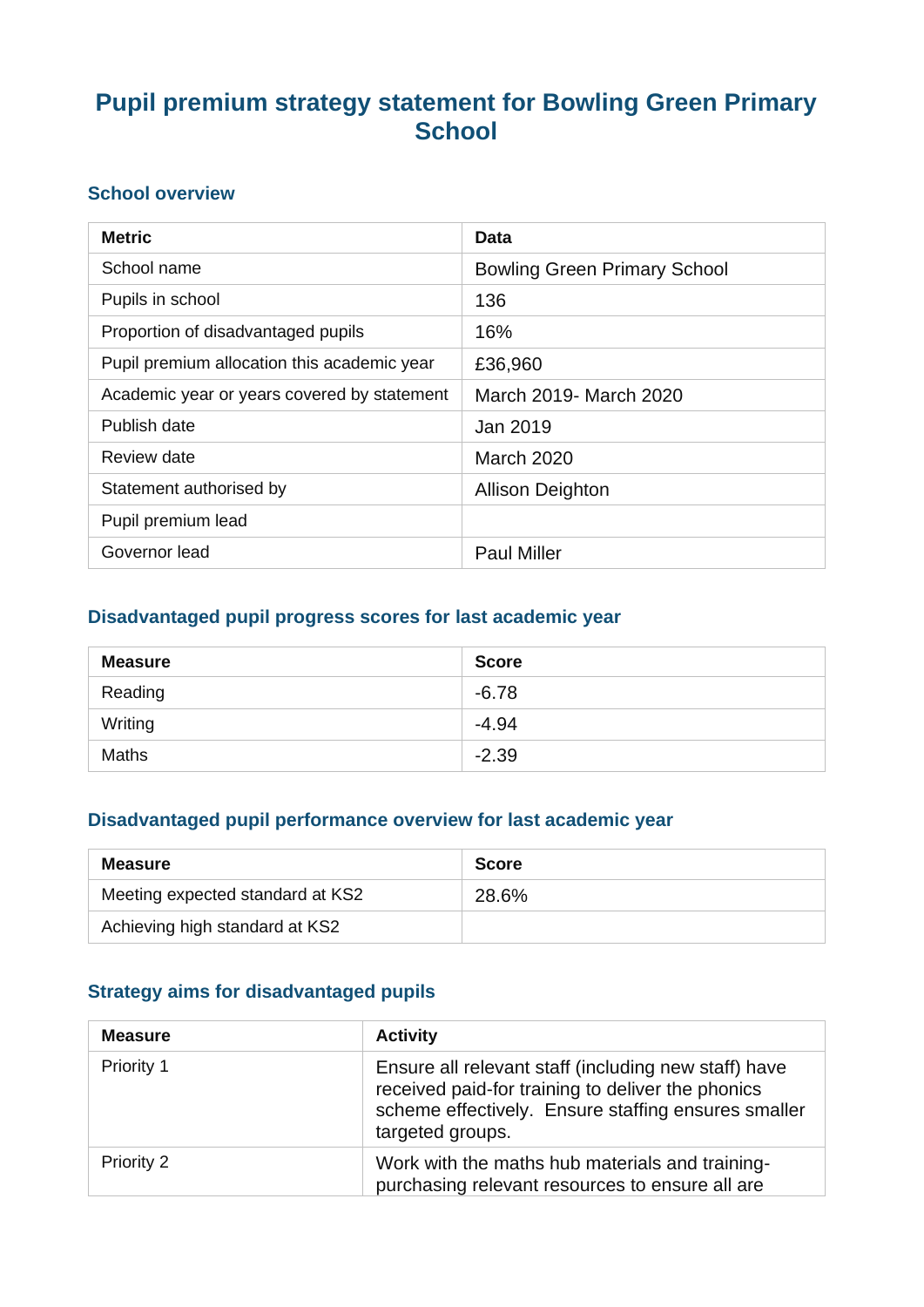|                                                  | delivering consistently good maths lessons which<br>challenge all pupils. |
|--------------------------------------------------|---------------------------------------------------------------------------|
| Barriers to learning these<br>priorities address | To ensure consistent deliver of the phonics scheme<br>by all staff.       |
| Projected spending                               | £18603.76 (includes staffing)                                             |

## **Teaching priorities for current academic year**

| <b>Aim</b>              | <b>Target</b>                                      | <b>Target date</b> |
|-------------------------|----------------------------------------------------|--------------------|
| Progress in Reading     | Achieve national average<br>progress scores in KS2 | <b>July 2020</b>   |
| Progress in Writing     | Achieve national average<br>progress scores in KS2 | <b>July 2020</b>   |
| Progress in Mathematics | Achieve national average<br>progress scores in KS2 | <b>July 2020</b>   |
| <b>Phonics</b>          | Achieve national average<br>progress scores in KS2 | <b>July 2020</b>   |

#### **Remember to focus support on disadvantaged pupils reaching the expected standard in phonics check at end of Y1**

| <b>Measure</b>                                   | <b>Activity</b>                                                                    |
|--------------------------------------------------|------------------------------------------------------------------------------------|
| <b>Priority 1</b>                                | Ensure all relevant staff are kept up-to-date with<br>phonics training.            |
| <b>Priority 2</b>                                | Ensure focus year group (Y3) teacher has up-to-date<br>maths hub/mastery training. |
| Barriers to learning these<br>priorities address | Ensuring consistent delivery of phonics and<br>mathematics.                        |
| Projected spending                               | £1984.43 (includes staffing)                                                       |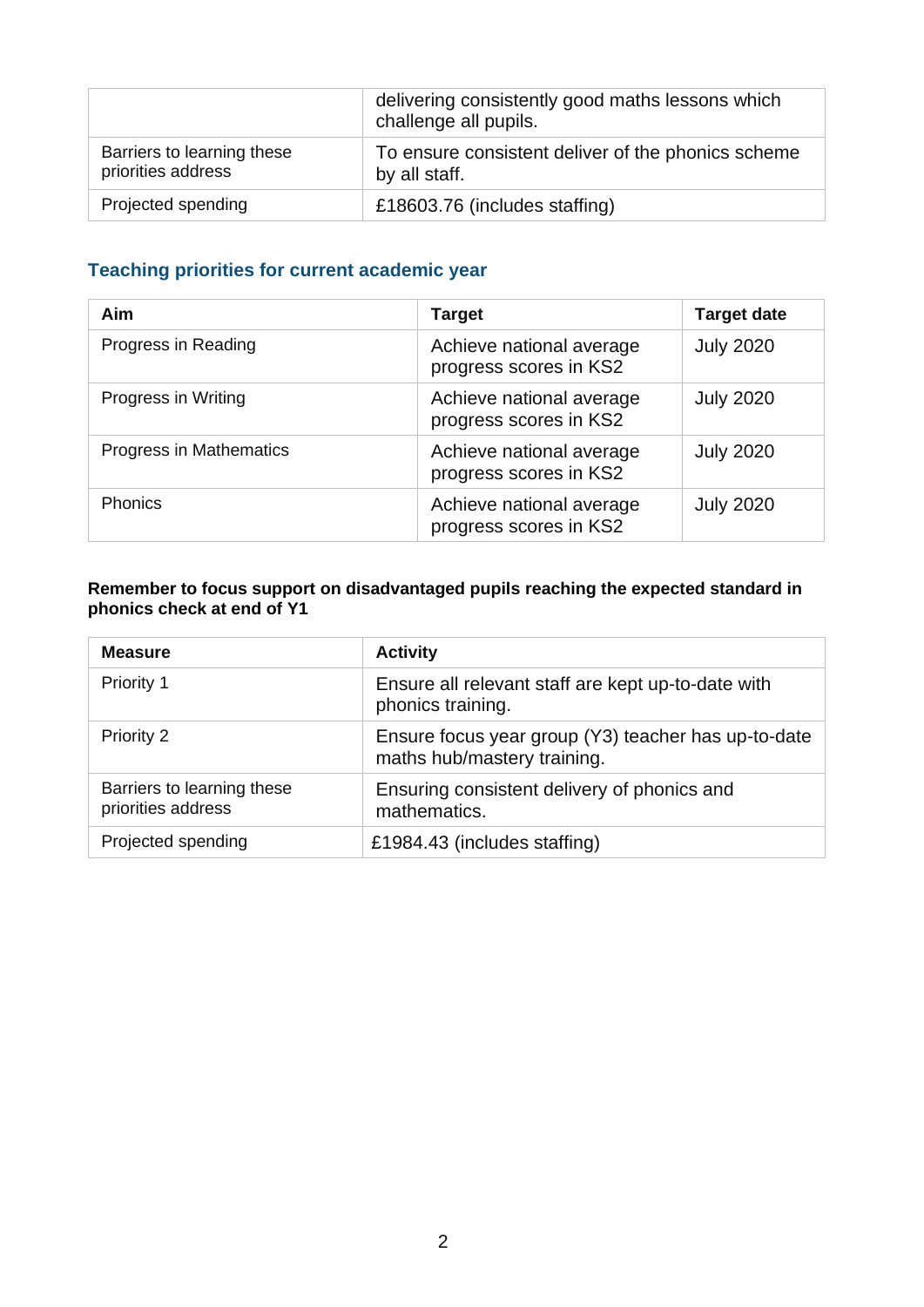## **Targeted academic support for current academic year**

| <b>Measure</b>                                   | <b>Activity</b>                                                                                    |
|--------------------------------------------------|----------------------------------------------------------------------------------------------------|
| Priority 1                                       | English Hub training for KS1/EYFS staff and English<br>lead.                                       |
| Priority 2                                       | Establish small groups for phonics every morning.                                                  |
| Barriers to learning these<br>priorities address | Encouraging wider reading and providing catch-up in<br>mathematics - typically an area of weakness |
| Projected spending                               | £500 + staffing                                                                                    |

## **Wider strategies for current academic year**

| <b>Measure</b>                                   | <b>Activity</b>                                                                                                                           |
|--------------------------------------------------|-------------------------------------------------------------------------------------------------------------------------------------------|
| Priority 1                                       | Buy and use CPOMS to ensure tracking of most<br>vulnerable pupils.                                                                        |
| Priority 2                                       | Providing emotional support for our most vulnerable<br>pupils through small group, visits to forest school<br>and 1:1 work.               |
| Barriers to learning these<br>priorities address | Reducing the differences and stigma between our pp<br>and non pp pupils by providing uniform, trip costs<br>and milk for all pp children. |
| Projected spending                               | £7371.81                                                                                                                                  |

## **Monitoring and Implementation**

| Area             | <b>Challenge</b>                                                                                                        | <b>Mitigating action</b>                                                                                                              |
|------------------|-------------------------------------------------------------------------------------------------------------------------|---------------------------------------------------------------------------------------------------------------------------------------|
| Teaching         | Ensuring enough time is given<br>over to allow for staff<br>professional development and<br>training.                   | Use of INSET days, visits to<br>other schools. Working closely<br>with teaching and cluster<br>schools.                               |
| Targeted support | Explore reading barriers across<br>the school in order to achieve a<br>more consistent approach and<br>raise standards. | English lead to be given time to<br>explore reading. Whole staff to<br>be involved in strategies to<br>enable improvements.           |
| Wider strategies | To bridge the gap between PP<br>and non PP pupils.                                                                      | Working closely with the LA and<br>other local schools on strategies<br>which have worked to bridge the<br>gaps in Reading and Maths. |